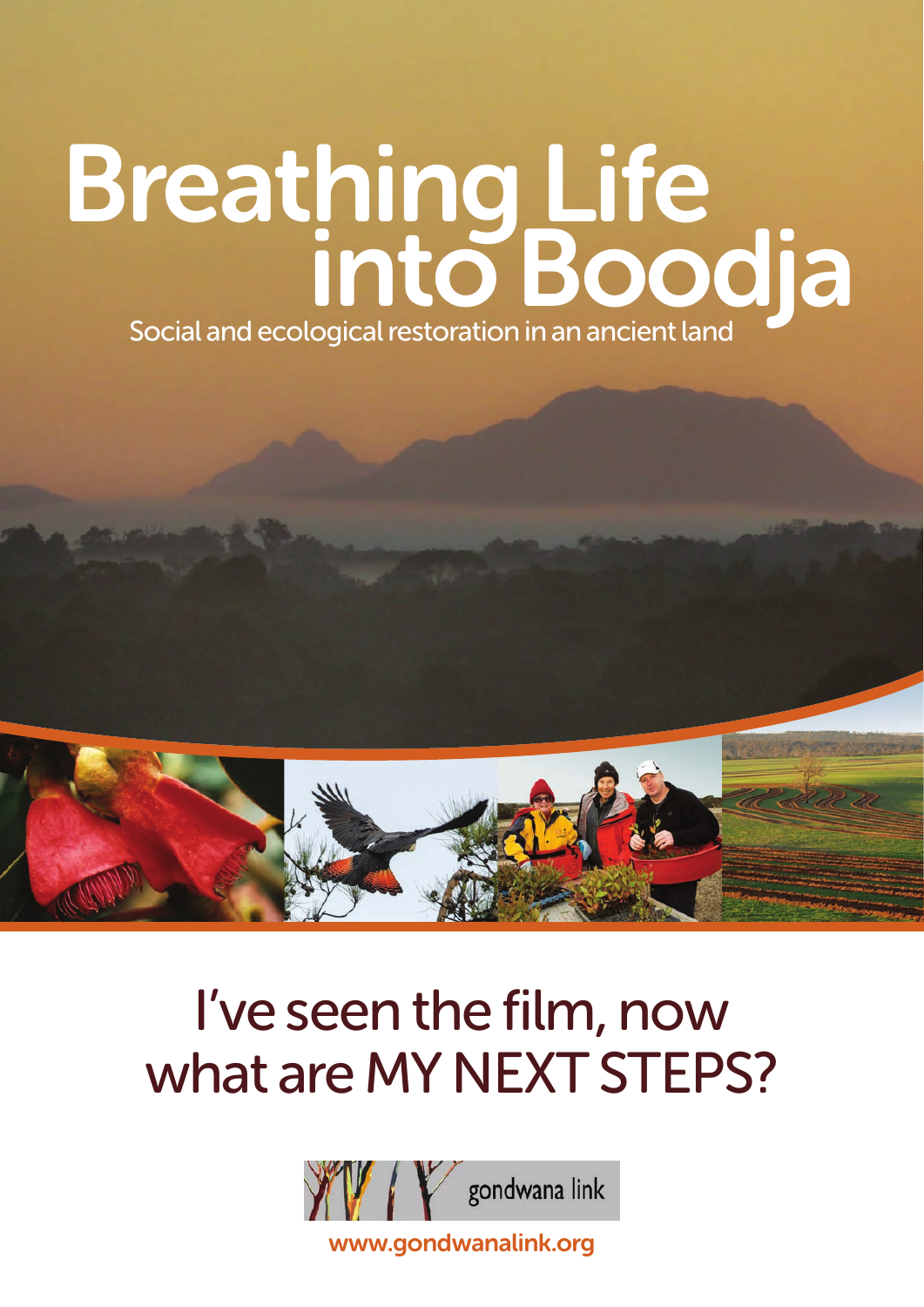# We can all care for Boodja and make a difference

"We need to breathe life back into the nostrils of mother Boodja to make sure that her heart is pumping again and that blood is running through her veins."

### Ezzard Flowers, Noongar Wirlomen Elder



As a Noongar man, Ezzard comes from one of the world's

oldest continuous cultures, people who have thrived on this continent since time immemorial. There is so much to learn from Noongar culture and ways of being part of Boodja - country. For Gondwana Link, showing respect for and supporting the aspirations and needs of Noongar and other First Nations' people is as integral to our work as protecting, restoring and reconnecting nature.

We all have opportunities to breathe life back into our country. As Eddy Wajon says in the film 'You can do something, but you have to want to do it. And it isn't difficult, I mean we're just ordinary people'.

He is modest - there's nothing ordinary about Eddy and his wife Donna - or the many other wonderful people we see in the film. They are living and working with their eyes wide open – they see the beauty and wonder of the world, they see the damage it is carrying, and they are working to make a positive difference. They are the exceptional people the world needs right now.



# Be exceptional and join them

Wherever you are, whoever you are, you can be exceptional too. If you wish to help Gondwana Link inspire, mobilise and support even more good work across the Link, we ask that you consider these options:

- Join and support some of the many groups working across the Link. See www.gondwanalink.org/aboutus for links to a wide range of groups working within the Link. If you live locally, one of them is your local group – join up, help out.
- If you already own land, think about the inspiring farm stories Sylvia Leighton, Alan Hordacre and Peter Luscombe have shown us, and consider your own options. Both Gondwana Link and your local group have skills in match-making – bringing landholders together with those who can help them. The Green Skills partnership with Alan and family at Balijup has been so very rewarding. Each year, for a number of years, Greening Australia has replanted over 600 hectares on other people's land across the Link, with funding they secure, using their own staff and local planting teams.
- Consider investing in a conservation property either individually or with a group of friends. It's been a great honour to help Bill and Jane Thompson, Eddy and Donna Wajon and others find their dream properties, and then connect them with those who can help them restore, manage and enjoy those properties. We follow the land market closely and have some experience in purchase negotiations. Get in touch for a discreet discussion.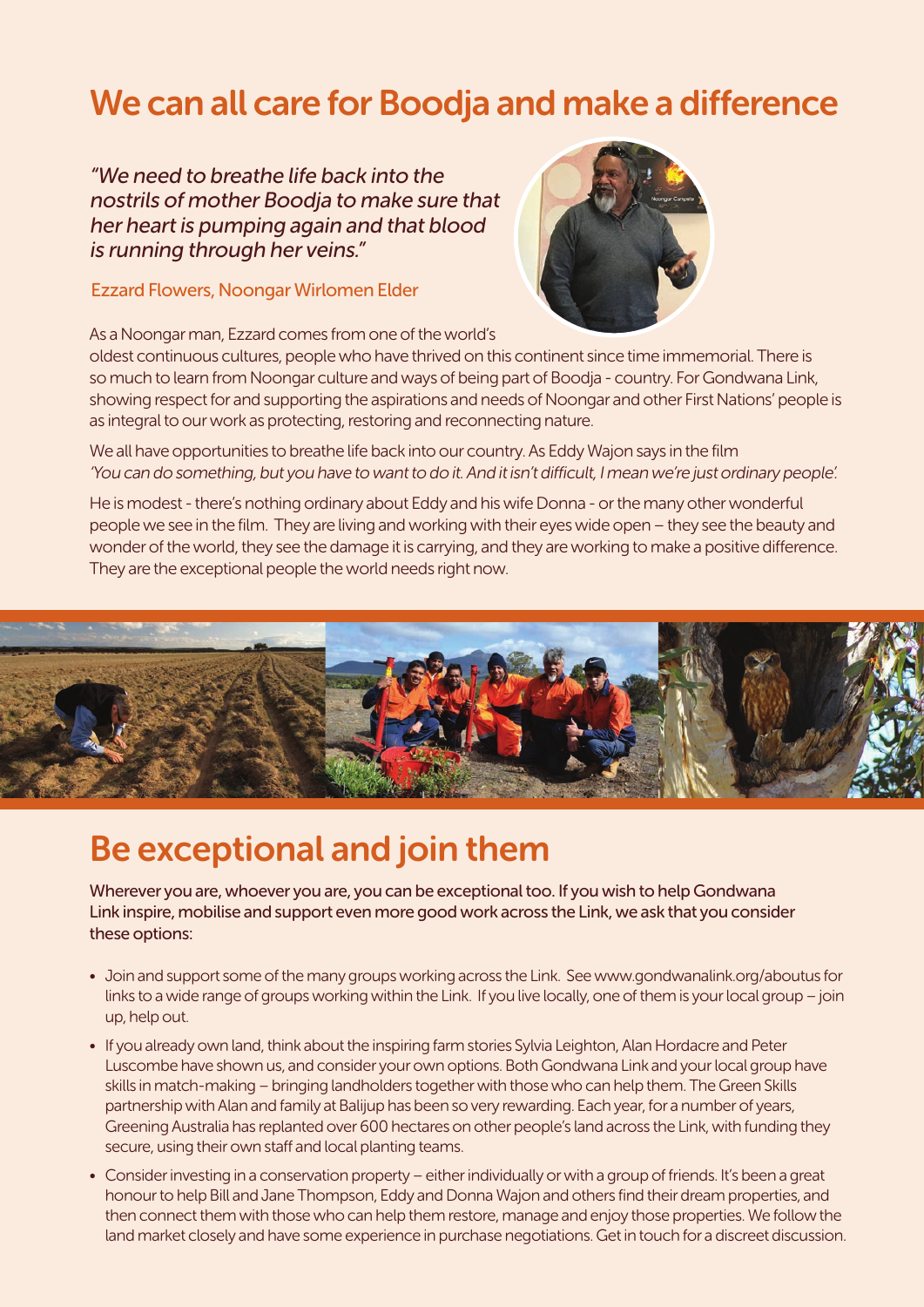

- Join in one of the many survey efforts underway to deepen our knowledge of what's needed and what changes are working best. Twin Creeks and Chingarrup have a fantastic regular survey program that just keeps discovering more, and then more. Nic Dunlop and the Conservation Council's volunteer teams are at the cutting edge in understanding restoration and landscape change. Link in directly, or ask us for details.
- Don't be a quiet Australian. Make sure your local councillors and MPs know of the support we all need to continue and expand this work. Write letters, chew ears, recruit your friends and neighbours, make your voice heard. Good government policy is integral to expanding our current program. We can do much more with much more.
- Give Local. We still find it awkward to ask, but the reality is that we need ongoing donations to maintain and grow the current work. There are two ways you could chose to give. You can give directly to a group you respect which works in Gondwana Link. But just as importantly you can donate directly to Gondwana Link to support the whole program. At the core of Gondwana Link is a tiny team operating over a vast area on very low overheads – so every dollar gets well used. To donate see http://www.gondwanalink.org/Donate.aspx.
- Consider a bequest in your will, or better still a living bequest so you can see the good work your support enables. We have colleagues who have helped establish bequest programs and 'living wills', and are very happy to provide advice and contacts to help your decision making.
- Above all, be proud of what is being achieved in our part of the world.

Our Gondwana Link program began in 2002. We've grown a lot since then, with many great people and groups joining in the effort. From 2020 onwards we will be operating as part of a national collective, still growing the work across the Link but also leading a network of other large connectivity efforts emerging in Australia. In 2021, the UN Decade of Ecological Restoration begins, with countries around the world already pledging, or started on, multi-million hectare regeneration commitment. Let's get Australia up there as well.

### We looking forward to being part of this mighty effort with you.